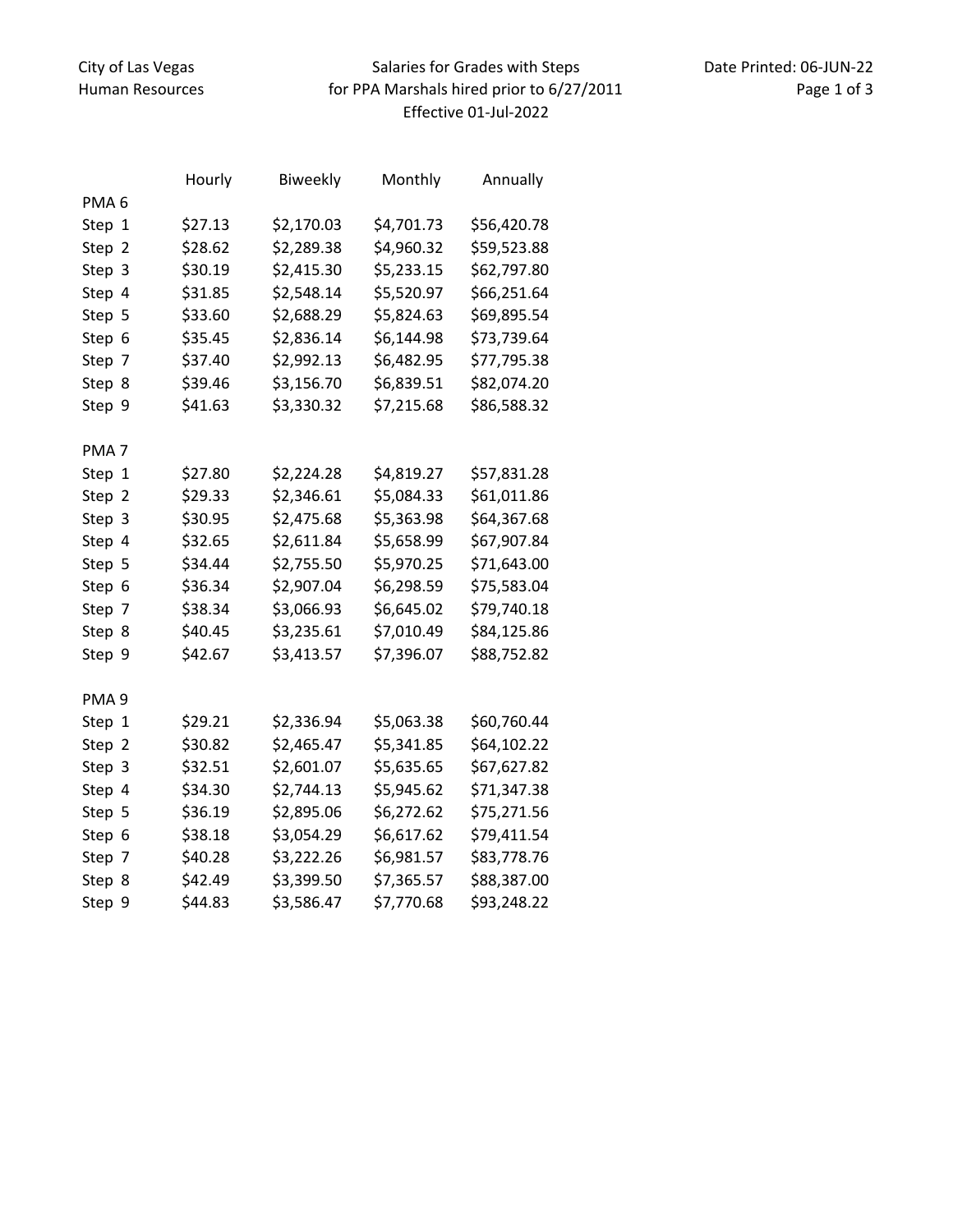## Salaries for Grades with Steps for PPA Marshals hired prior to 6/27/2011 Effective 01‐Jul‐2022

|               | Hourly  | Biweekly   | Monthly    | Annually     |
|---------------|---------|------------|------------|--------------|
| <b>PMA 15</b> |         |            |            |              |
| Step 1        | \$33.88 | \$2,710.14 | \$5,871.97 | \$70,463.64  |
| Step 2        | \$35.74 | \$2,859.21 | \$6,194.95 | \$74,339.46  |
| Step 3        | \$37.71 | \$3,016.46 | \$6,535.67 | \$78,427.96  |
| Step 4        | \$39.78 | \$3,182.37 | \$6,895.13 | \$82,741.62  |
| Step 5        | \$41.97 | \$3,357.40 | \$7,274.36 | \$87,292.40  |
| Step 6        | \$44.28 | \$3,542.05 | \$7,674.43 | \$92,093.30  |
| Step 7        | \$46.71 | \$3,736.88 | \$8,096.57 | \$97,158.88  |
| Step 8        | \$49.28 | \$3,942.39 | \$8,541.84 | \$102,502.14 |
| Step 9        | \$51.99 | \$4,159.23 | \$9,011.67 | \$108,139.98 |
|               |         |            |            |              |
| <b>PMA 16</b> |         |            |            |              |
| Step 1        | \$34.72 | \$2,777.89 | \$6,018.76 | \$72,225.14  |
| Step 2        | \$36.63 | \$2,930.68 | \$6,349.80 | \$76,197.68  |
| Step 3        | \$38.65 | \$3,091.86 | \$6,699.04 | \$80,388.36  |
| Step 4        | \$40.77 | \$3,261.92 | \$7,067.49 | \$84,809.92  |
| Step 5        | \$43.02 | \$3,441.32 | \$7,456.20 | \$89,474.32  |
| Step 6        | \$45.38 | \$3,630.59 | \$7,866.29 | \$94,395.34  |
| Step 7        | \$47.88 | \$3,830.28 | \$8,298.93 | \$99,587.28  |
| Step 8        | \$50.51 | \$4,040.95 | \$8,755.38 | \$105,064.70 |
| Step 9        | \$53.29 | \$4,263.19 | \$9,236.91 | \$110,842.94 |
|               |         |            |            |              |
| <b>PMA 18</b> |         |            |            |              |
| Step 1        | \$36.48 | \$2,918.52 | \$6,323.47 | \$75,881.52  |
| Step 2        | \$38.49 | \$3,079.04 | \$6,671.26 | \$80,055.04  |
| Step 3        | \$40.60 | \$3,248.39 | \$7,038.17 | \$84,458.14  |
| Step 4        | \$42.84 | \$3,427.05 | \$7,425.28 | \$89,103.30  |
| Step 5        | \$45.19 | \$3,615.54 | \$7,833.67 | \$94,004.04  |
| Step 6        | \$47.68 | \$3,814.39 | \$8,264.51 | \$99,174.14  |
| Step 7        | \$50.30 | \$4,024.18 | \$8,719.06 | \$104,628.68 |
| Step 8        | \$53.07 | \$4,245.52 | \$9,198.62 | \$110,383.52 |
| Step 9        | \$55.99 | \$4,479.03 | \$9,704.56 | \$116,454.78 |